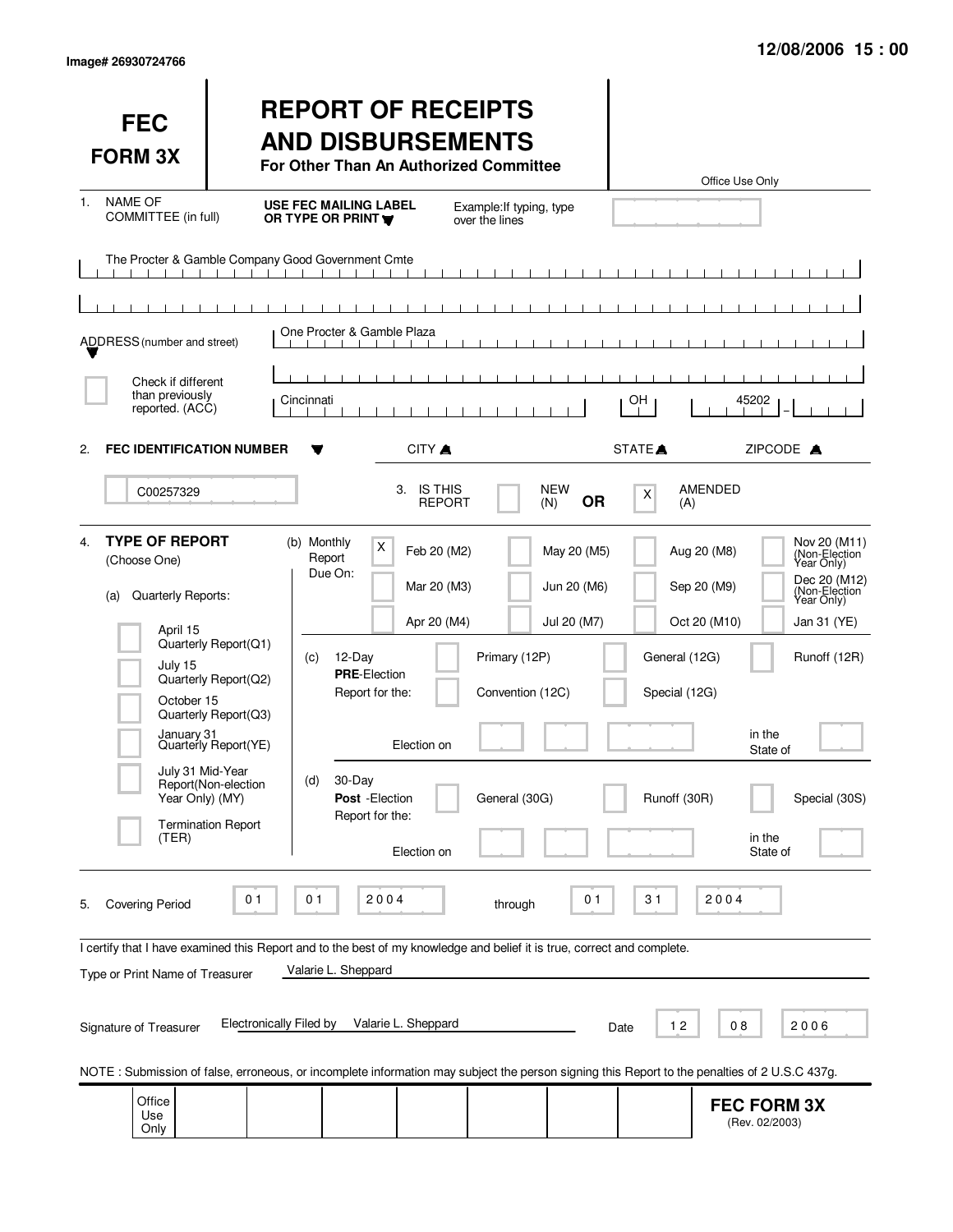|  | Image# 26930724767 |
|--|--------------------|
|--|--------------------|

## **SUMMARY PAGE**

**OF RECEIPTS AND DISBURSEMENTS**

FEC **Form 3X** (Rev. 02/2003) **Page 2 Page 2** 

Write or Type Committee Name<br>The Procter & Gamble C

|    |     | The Procter & Gamble Company Good Government Cmte                                                      |                                                          |                                       |                                                                               |
|----|-----|--------------------------------------------------------------------------------------------------------|----------------------------------------------------------|---------------------------------------|-------------------------------------------------------------------------------|
|    |     | Report Covering the Period:<br>From:                                                                   | $D^{\prime}D$<br>M M<br>0 <sub>1</sub><br>0 <sub>1</sub> | Y W Y<br>Y<br>2004                    | $M^*$ M<br>D<br>$^{\circ}$ D<br>Y Y Y<br>31<br>200,4<br>0 <sub>1</sub><br>To: |
|    |     |                                                                                                        |                                                          | <b>COLUMN A</b><br><b>This Period</b> | <b>COLUMN B</b><br><b>Calendar Year-to-Date</b>                               |
| 6. | (a) | Cash on Hand<br>$^{9}$ 2004 $^{9}$<br>January 1                                                        |                                                          |                                       | 115354.75                                                                     |
|    | (b) | Cash on Hand at<br>Begining of Reporting Period                                                        |                                                          | 115354.75                             |                                                                               |
|    | (c) | Total Receipts (from Line 19)                                                                          |                                                          | 16243.50                              | 16243.50                                                                      |
|    | (d) | Subtotal (add lines 6(b) and                                                                           |                                                          |                                       |                                                                               |
|    |     | 6(c) for Column A and Lines<br>$6(a)$ and $6(c)$ for Column B)                                         |                                                          | 131598.25                             | 131598.25                                                                     |
| 7. |     | Total Disbursements (from Line 31)                                                                     |                                                          | 11750.00                              | 11750.00                                                                      |
| 8. |     | Cash on Hand at Close of<br><b>Reporting Period</b><br>(subtract Line 7 from Line 6(d))                |                                                          | 119848.25                             | 119848.25                                                                     |
| 9. |     | Debts and Obligations owed<br>TO<br>the committee (Itemize all on<br>Schedule C and/or Schedule D)     |                                                          | 0.00                                  |                                                                               |
|    |     | 10. Debts and Obligations owed<br>BY<br>the committee (Itemize all on<br>Schedule C and/or Schedule D) |                                                          | 0.00                                  |                                                                               |

This Committee has qualified as a multicandidate committee. (see FEC FORM 1M) X

### **For further information contact:**

Federal Election Commission 999 E street, NW Washington, DC 20463

> Toll Free 800-424-9530 Local 202-694-1100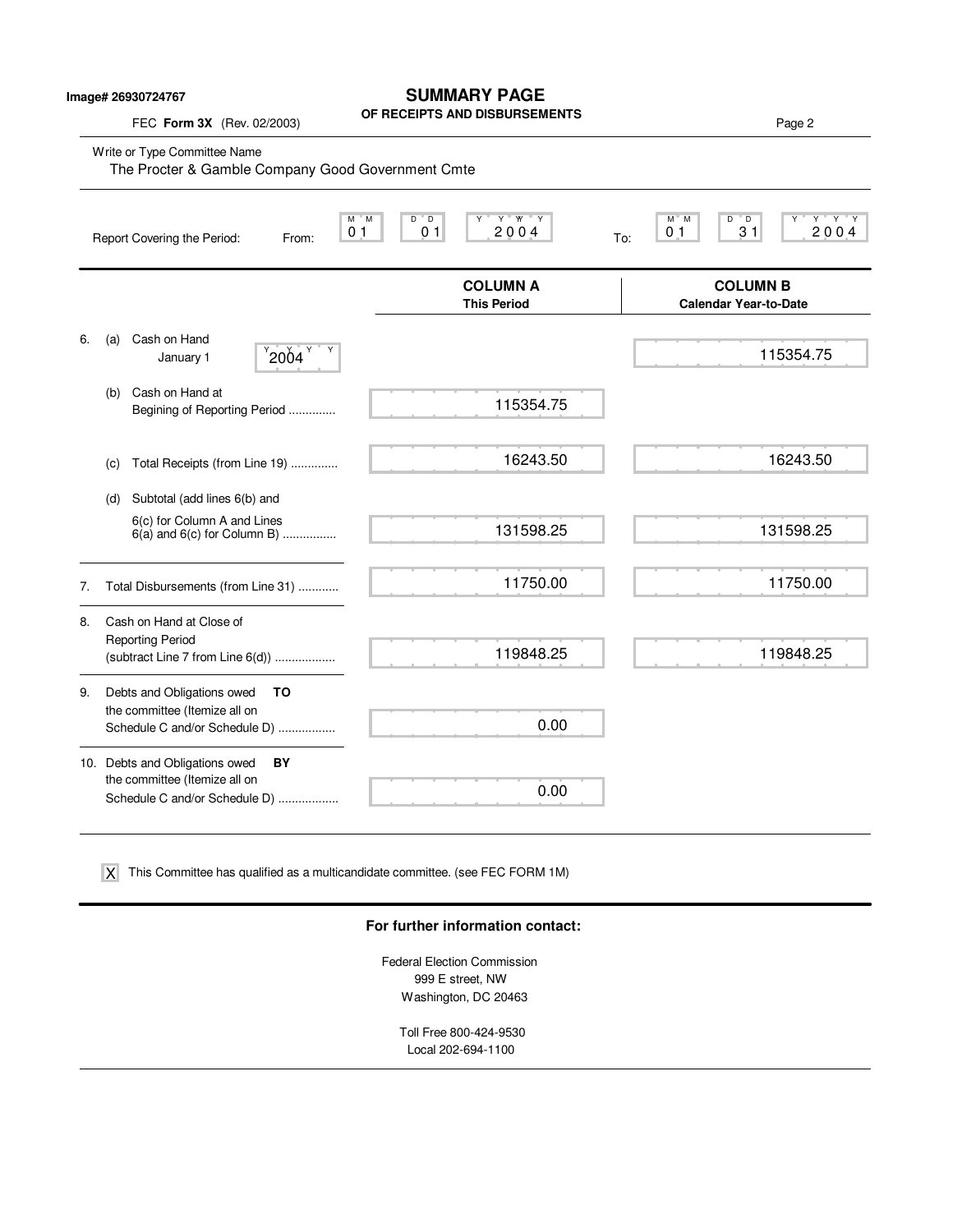#### **DETAILED SUMMARY PAGE OF RECEIPTS**

**Image# 26930724768**

FEC **Form 3X** (Rev. 02/2003) Page 3 Write or Type Committee Name M M D D Y Y YY Y M M D D Y Y Y Y Report Covering the Period: From: To: **COLUMN A COLUMN B I. Receipts Total This Period Calendar Year-to-Date** 11. Contributions (other than loans) From: (a) Individuals/Persons Other Than Political Committees (i) Itemized (use Schedule A) ........... (ii) Unitemized .................................... (iii) TOTAL (add Lines 11(a)(i) and (ii) ................ . (b) Political Party Committees ................... (c) Other Political Committees (such as PACs) .................................. (d) Total Contributions (add Lines  $11(a)(iii),(b)$  and  $(c))$  (Carry Totals to Line 33, page 5) ................ . 12. Transfers From Affiliated/Other Party Committees ...................................... 13. All Loans Received ................................... 14. Loan Repayments Received ..................... 15. Offsets To Operating Expenditures (Refunds, Rebates, etc.) (Carry Totals to Line 37, page 5) .............. 16. Refunds of Contributions Made to Federal candidates and Other Political Committees ................................... 17. Other Federal Receipts (Dividends, Interest, etc.) ........................... 18. Transfers from Non-Federal and Levin Funds (a) Non-Federal Account (from Schedule H3) ........................ (b) Levin Funds (from Schedule H5) ....... (c) Total Transfer (add 18(a) and 18(b)). 19. Total Receipts (add Lines 11(d), 12, 13, 14, 15, 16, 17, and 18(c)) .............. 20. Total Federal Receipts (subtract Line 18(c) from Line 19) .............  $0 1$  0 1 2 0 0 4  $_{\text{To}}$  0 1 3 1 2 0 0 4 The Procter & Gamble Company Good Government Cmte 6541.58 9701.92 16243.50 0.00 0.00 16243.50 0.00 0.00 0.00 0.00 0.00 0.00 0.00 16243.50 16243.50 6541.58 9701.92 16243.50 0.00 0.00 16243.50 0.00 0.00 0.00 0.00 0.00 0.00 0.00 16243.50 16243.50 0.00 0.00 0.00 0.00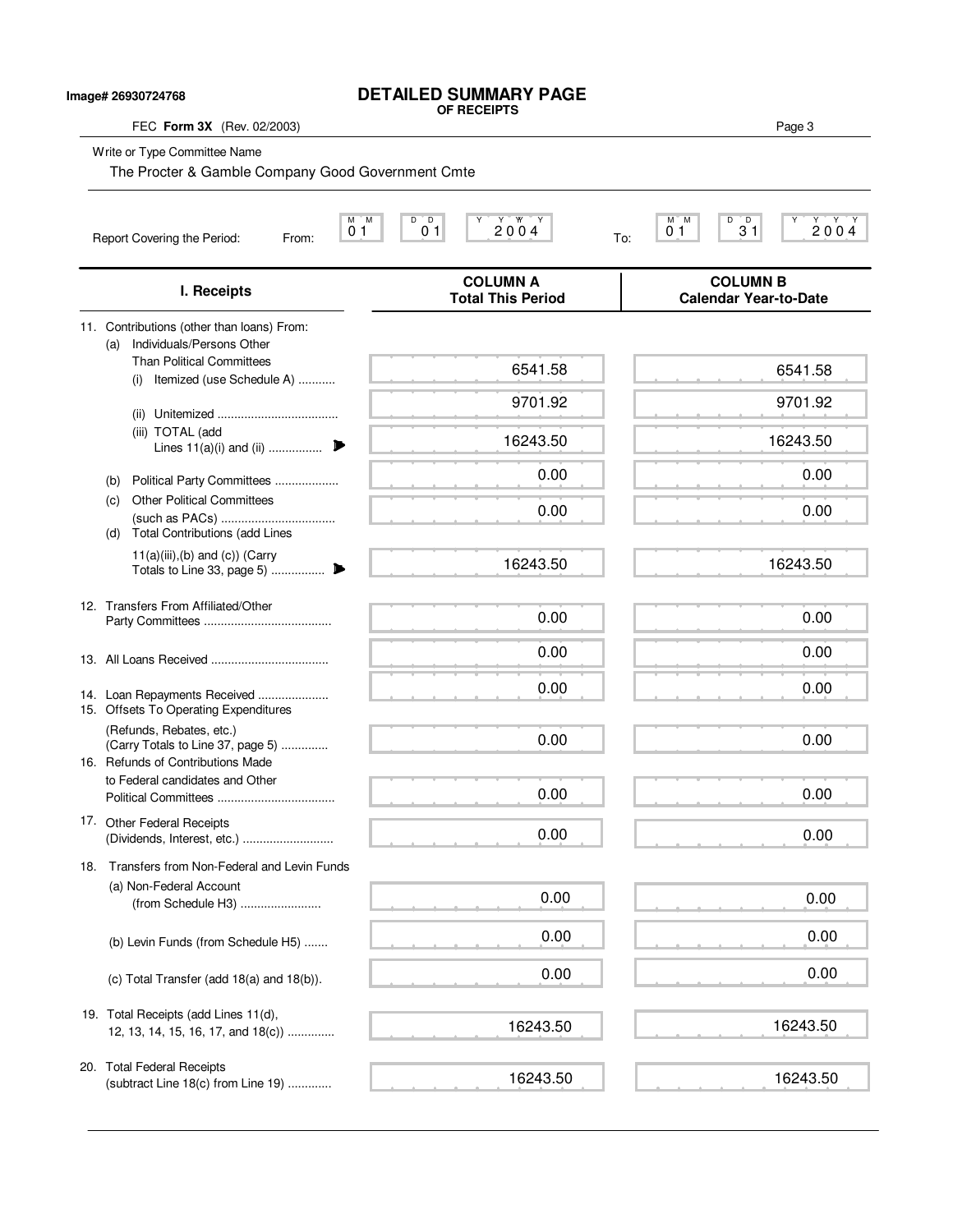**Image# 26930724769**

# **DETAILED SUMMARY PAGE**<br>of Disbursements

| FEC Form 3X (Rev. 02/2003)                                                                | of Disbursements                            | Page 4                                          |  |  |
|-------------------------------------------------------------------------------------------|---------------------------------------------|-------------------------------------------------|--|--|
| <b>II. DISBURSEMENTS</b>                                                                  | <b>COLUMN A</b><br><b>Total This Period</b> | <b>COLUMN B</b><br><b>Calendar Year-to-Date</b> |  |  |
| 21. Operating Expenditures:<br>(a) Shared Federal/Non-Federal                             |                                             |                                                 |  |  |
| Activity (from Schedule H4)<br>Federal Share<br>(i)                                       | 0.00                                        | 0.00                                            |  |  |
| Non-Federal Share<br>(ii)                                                                 | 0.00                                        | 0.00                                            |  |  |
| <b>Other Federal Operating</b><br>(b)                                                     | 0.00                                        | 0.00                                            |  |  |
| (c) Total Operating Expenditures                                                          |                                             |                                                 |  |  |
| (add 21(a)(i), (a)(ii) and (b))<br>22. Transfers to Affiliated/Other Party                | 0.00                                        | 0.00                                            |  |  |
| 23. Contributions to                                                                      | 0.00                                        | 0.00                                            |  |  |
| Federal Candidates/Committees<br>and Other Political Committees                           | 1500.00                                     | 1500.00                                         |  |  |
| 24. Independent Expenditure                                                               | 0.00                                        | 0.00                                            |  |  |
| 25. Coordinated Expenditures Made by Party                                                | 0.00                                        | 0.00                                            |  |  |
| 26. Loan Repayments Made                                                                  | 0.00                                        | 0.00                                            |  |  |
|                                                                                           | 0.00                                        | 0.00                                            |  |  |
| Refunds of Contributions To:<br>28.<br>Individuals/Persons Other<br>(a)                   |                                             |                                                 |  |  |
| Than Political Committees                                                                 | 0.00                                        | 0.00                                            |  |  |
| <b>Political Party Committees</b><br>(b)<br><b>Other Political Committees</b>             | 0.00                                        | 0.00                                            |  |  |
| (C)                                                                                       | 0.00                                        | 0.00                                            |  |  |
| <b>Total Contribution Refunds</b><br>(d)<br>(add Lines 28(a), (b), and (c))               | 0.00                                        | 0.00                                            |  |  |
|                                                                                           |                                             |                                                 |  |  |
| 29.                                                                                       | 10250.00                                    | 10250.00                                        |  |  |
| 30. Federal Election Activity (2 U.S.C 431(20))<br>(a) Shared Federal Election Activity   |                                             |                                                 |  |  |
| (from Schedule H6)                                                                        | 0.00                                        | 0.00                                            |  |  |
| (i) Federal Share                                                                         | 0.00                                        | 0.00                                            |  |  |
| (ii) "Levin" Share<br>(b) Federal Election Activity Paid Entirely                         |                                             |                                                 |  |  |
| With Federal Funds                                                                        | 0.00                                        | 0.00                                            |  |  |
| (c) Total Federal Election Activity (add<br>Lines $30(a)(i)$ , $30(a)(ii)$ and $30(b)$ )  | 0.00                                        | 0.00                                            |  |  |
| 31. Total Disbursements (add Lines 21(c), 22,                                             | 11750.00                                    | 11750.00                                        |  |  |
| 23, 24, 25, 26, 27, 28(d), 29 and 30(c))                                                  |                                             |                                                 |  |  |
| <b>Total Federal Disbursements</b><br>32.<br>(subtract Line 21(a)(ii) from Line 30(a)(ii) |                                             |                                                 |  |  |
| from Line 31)                                                                             | 11750.00                                    | 11750.00                                        |  |  |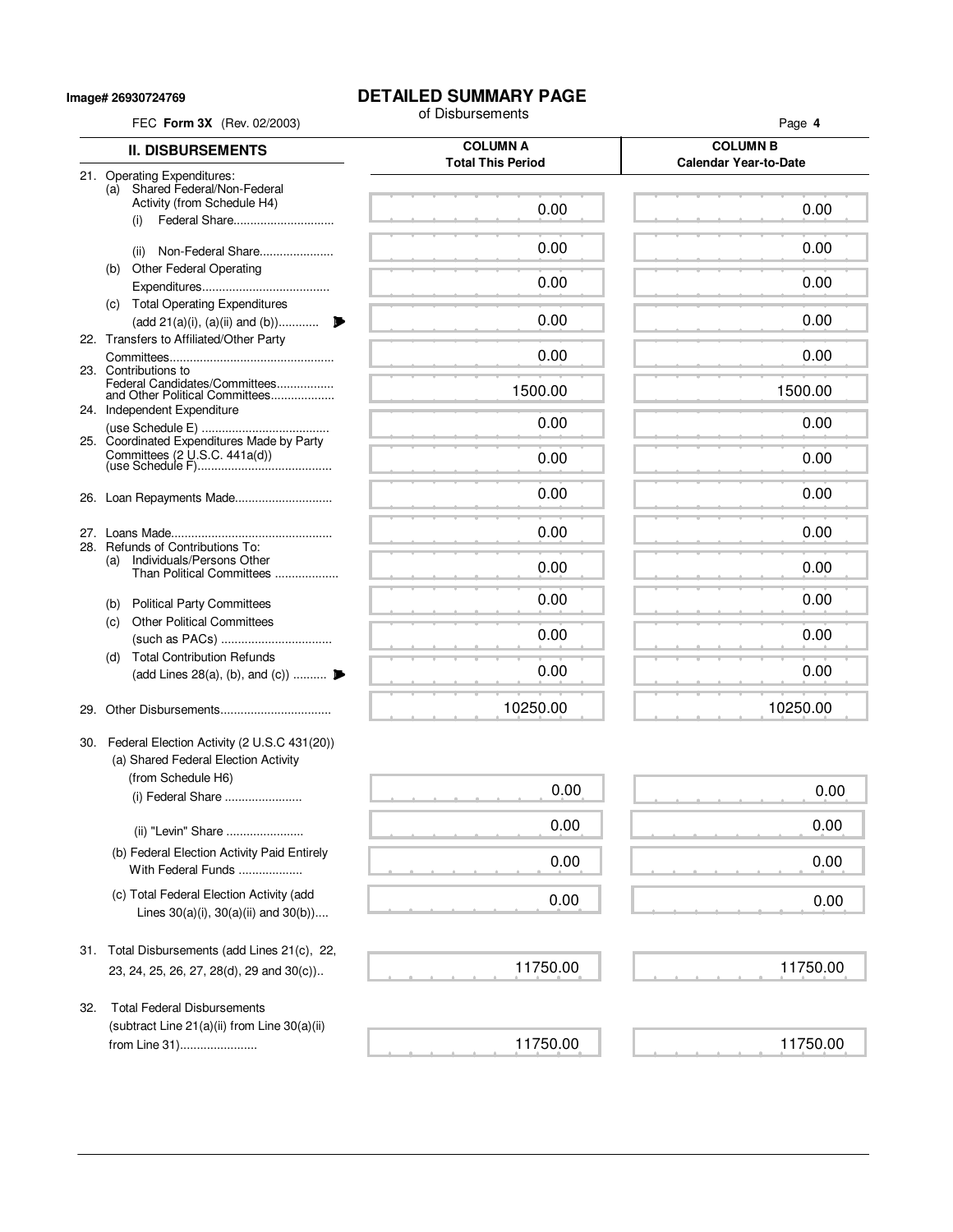### **Image# 26930724770**

## **DETAILED SUMMARY PAGE**

|     | III. Net Contributions/Operating                                                       | <b>COLUMN A</b>          | <b>COLUMN B</b>              |  |
|-----|----------------------------------------------------------------------------------------|--------------------------|------------------------------|--|
|     | <b>Expenditures</b>                                                                    | <b>Total This Period</b> | <b>Calendar Year-to-Date</b> |  |
| 33. | Total Contributions (other than loans)                                                 | 16243.50                 | 16243.50                     |  |
| 34. | <b>Total Contribution Refunds</b>                                                      | 0.00                     | 0.00                         |  |
| 35. | Net Contributions (other than loans)<br>(subtract Line 34 from Line 33)                | 16243.50                 | 16243.50                     |  |
| 36. | <b>Total Federal Operating Expenditures</b><br>(add Line $21(a)(i)$ and Line $21(b)$ ) | 0.00                     | 0.00                         |  |
| 37. | Offsets to Operating Expenditures                                                      | 0.00                     | 0.00                         |  |
| 38. | Net Operating Expenditures<br>(subtract Line 37 from Line 36)                          | 0.00                     | 0.00                         |  |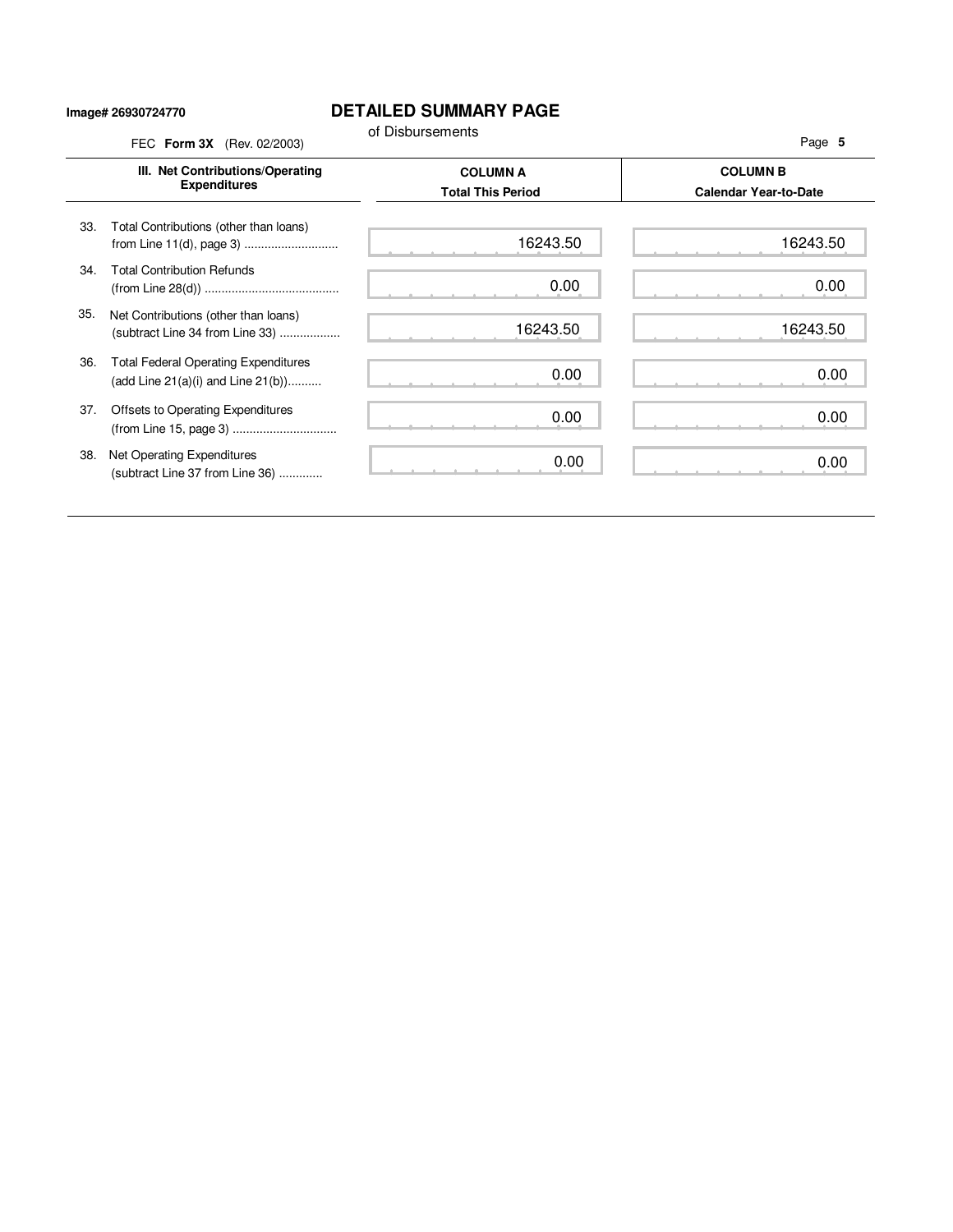|    | <b>SCHEDULE A (FEC Form 3X)</b>                                                                                                                                                                                                                                                         |                                |                                                     |                               | FOR LINE NUMBER:                   |    |                 |                      |                 |        | PAGE 6/14               |    |
|----|-----------------------------------------------------------------------------------------------------------------------------------------------------------------------------------------------------------------------------------------------------------------------------------------|--------------------------------|-----------------------------------------------------|-------------------------------|------------------------------------|----|-----------------|----------------------|-----------------|--------|-------------------------|----|
|    | <b>ITEMIZED RECEIPTS</b>                                                                                                                                                                                                                                                                |                                | Use separate schedule(s)<br>or each category of the | (check only one)              |                                    |    |                 |                      |                 |        |                         |    |
|    |                                                                                                                                                                                                                                                                                         |                                | <b>Detailed Summary Page</b>                        |                               | X<br>11a                           |    | 11 <sub>b</sub> |                      | 11c             |        | 12                      |    |
|    | Any information copied from such Reports and Statements may not be sold or used by any person for the purpose of soliciting contributions<br>or for commercial purposes, other than using the name and address of any political committee to solicit contributions from such committee. |                                |                                                     |                               | 13                                 |    | 14              |                      | 15              |        | 16                      | 17 |
|    | NAME OF COMMITTEE (In Full)                                                                                                                                                                                                                                                             |                                |                                                     |                               |                                    |    |                 |                      |                 |        |                         |    |
|    | The Procter & Gamble Company Good Government Cmte                                                                                                                                                                                                                                       |                                |                                                     |                               |                                    |    |                 |                      |                 |        |                         |    |
| А. | Full Name (Last, First, Middle Initial)<br>MR. Jeffrey P Ansell                                                                                                                                                                                                                         |                                |                                                     |                               | Date of Receipt                    |    |                 |                      |                 |        |                         |    |
|    | Mailing Address 1 Procter & Gamble Plaza                                                                                                                                                                                                                                                |                                | $M$ $M$ /<br>0 <sub>1</sub>                         |                               | $D$ $D$                            | 30 |                 |                      | Y Y Y Y<br>2004 |        |                         |    |
|    | City                                                                                                                                                                                                                                                                                    | <b>State</b>                   | Zip Code                                            |                               | Transaction ID: A2004-1053349      |    |                 |                      |                 |        |                         |    |
|    | Cincinnati                                                                                                                                                                                                                                                                              | OH                             | 45202                                               |                               | Amount of Each Receipt this Period |    |                 |                      |                 |        |                         |    |
|    | FEC ID number of contributing<br>federal political committee.                                                                                                                                                                                                                           | C                              |                                                     |                               |                                    |    |                 |                      |                 |        | 416.66                  |    |
|    | Name of Employer<br>PROCTER & GAMBLE COMPANY                                                                                                                                                                                                                                            | Occupation                     | VICE PRESIDENT                                      |                               |                                    |    |                 |                      |                 |        |                         |    |
|    | Receipt For:                                                                                                                                                                                                                                                                            |                                | Aggregate Year-to-Date                              |                               |                                    |    |                 |                      |                 |        |                         |    |
|    | Primary<br>General<br>Other (specify) $\bullet$                                                                                                                                                                                                                                         |                                |                                                     |                               |                                    |    |                 |                      |                 |        |                         |    |
|    | Full Name (Last, First, Middle Initial)<br><b>B.</b> R. I. Antoine                                                                                                                                                                                                                      |                                |                                                     |                               | Date of Receipt                    |    |                 |                      |                 |        |                         |    |
|    | Mailing Address 1 Procter & Gamble Plaza                                                                                                                                                                                                                                                |                                |                                                     |                               |                                    |    | D               | D<br>30              |                 |        | $Y - Y - Y - Y$<br>2004 |    |
|    | City                                                                                                                                                                                                                                                                                    | State                          | Zip Code                                            |                               | Transaction ID: A2004-1052385      |    |                 |                      |                 |        |                         |    |
|    | Cincinnati                                                                                                                                                                                                                                                                              | OH                             | 45202                                               |                               | Amount of Each Receipt this Period |    |                 |                      |                 |        |                         |    |
|    | FEC ID number of contributing<br>federal political committee.                                                                                                                                                                                                                           | C                              | 416.66                                              |                               |                                    |    |                 |                      |                 |        |                         |    |
|    | Name of Employer<br>PROCTER & GAMBLE COMPANY                                                                                                                                                                                                                                            | Occupation                     | <b>SENIOR VICE PRESIDENT</b>                        |                               |                                    |    |                 |                      |                 |        |                         |    |
|    | Receipt For:                                                                                                                                                                                                                                                                            |                                | Aggregate Year-to-Date                              |                               |                                    |    |                 |                      |                 |        |                         |    |
|    | Primary<br>General<br>Other (specify) $\blacktriangledown$                                                                                                                                                                                                                              |                                | 416.66                                              |                               |                                    |    |                 |                      |                 |        |                         |    |
|    | Full Name (Last, First, Middle Initial)<br><b>C.</b> MS. Susan E Arnold                                                                                                                                                                                                                 |                                |                                                     |                               | Date of Receipt                    |    |                 |                      |                 |        |                         |    |
|    | Mailing Address 1 Procter & Gamble Plaza                                                                                                                                                                                                                                                |                                |                                                     |                               | $M$ $M$<br>0.1                     |    | D               | $\overline{D}$<br>30 |                 |        | $Y + Y + Y$<br>2004     |    |
|    | City                                                                                                                                                                                                                                                                                    | State                          | Zip Code                                            | Transaction ID: A2004-1052276 |                                    |    |                 |                      |                 |        |                         |    |
|    | Cincinnati                                                                                                                                                                                                                                                                              | OН                             | 45202                                               |                               | Amount of Each Receipt this Period |    |                 |                      |                 |        |                         |    |
|    | FEC ID number of contributing<br>federal political committee.                                                                                                                                                                                                                           |                                |                                                     |                               |                                    |    |                 |                      |                 | 416.66 |                         |    |
|    | Name of Employer<br>PROCTER & GAMBLE COMPANY                                                                                                                                                                                                                                            | Occupation<br><b>PRESIDENT</b> |                                                     |                               |                                    |    |                 |                      |                 |        |                         |    |
|    | Receipt For:                                                                                                                                                                                                                                                                            | Aggregate Year-to-Date         |                                                     |                               |                                    |    |                 |                      |                 |        |                         |    |
|    | Primary<br>General<br>Other (specify) $\blacktriangledown$                                                                                                                                                                                                                              |                                | 416.66                                              |                               |                                    |    |                 |                      |                 |        |                         |    |
|    |                                                                                                                                                                                                                                                                                         |                                |                                                     |                               |                                    |    |                 |                      |                 |        | 1249.98                 |    |
|    |                                                                                                                                                                                                                                                                                         |                                |                                                     |                               |                                    |    |                 |                      |                 |        |                         |    |

**FECSchedule A ( Form 3X)** Rev. 02/2003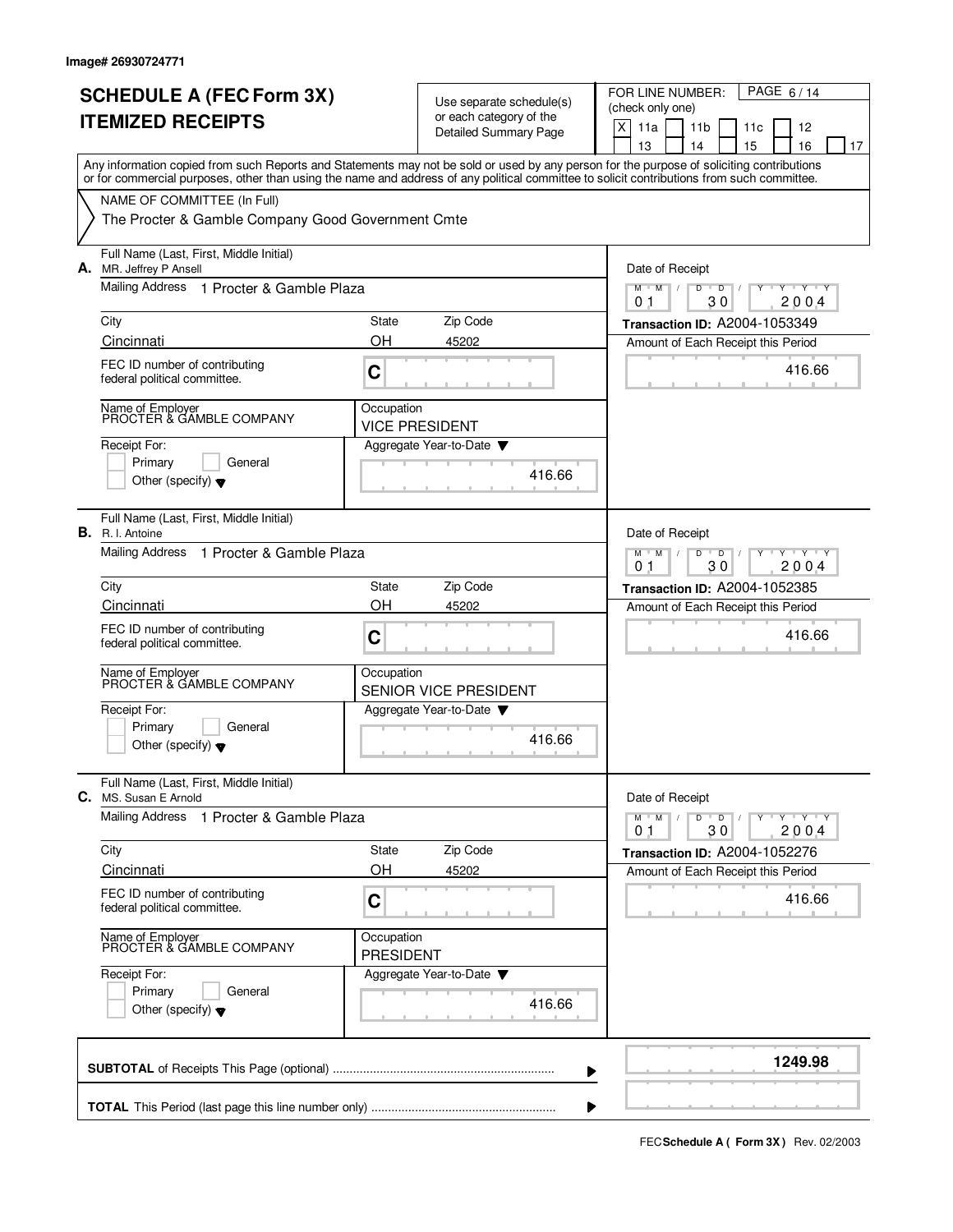| <b>SCHEDULE A (FEC Form 3X)</b><br><b>ITEMIZED RECEIPTS</b>                                                                                                                                                                                                                             |                                                                                            | Use separate schedule(s)<br>or each category of the<br><b>Detailed Summary Page</b> | PAGE 7/14<br>FOR LINE NUMBER:<br>(check only one)<br>X<br>11a<br>11 <sub>b</sub><br>11c<br>12<br>13<br>14<br>15<br>16<br>17 |
|-----------------------------------------------------------------------------------------------------------------------------------------------------------------------------------------------------------------------------------------------------------------------------------------|--------------------------------------------------------------------------------------------|-------------------------------------------------------------------------------------|-----------------------------------------------------------------------------------------------------------------------------|
| Any information copied from such Reports and Statements may not be sold or used by any person for the purpose of soliciting contributions<br>or for commercial purposes, other than using the name and address of any political committee to solicit contributions from such committee. |                                                                                            |                                                                                     |                                                                                                                             |
| NAME OF COMMITTEE (In Full)<br>The Procter & Gamble Company Good Government Cmte                                                                                                                                                                                                        |                                                                                            |                                                                                     |                                                                                                                             |
| Full Name (Last, First, Middle Initial)<br>A. MR. Bruce L Byrnes                                                                                                                                                                                                                        |                                                                                            |                                                                                     | Date of Receipt                                                                                                             |
| Mailing Address 1 Procter & Gamble Plaza                                                                                                                                                                                                                                                |                                                                                            |                                                                                     | D<br>$T$ $\gamma$ $T$ $\gamma$<br>M<br>M<br>D<br>2004<br>01<br>30                                                           |
| City<br>Cincinnati                                                                                                                                                                                                                                                                      | State<br>OH                                                                                | Zip Code<br>45202                                                                   | Transaction ID: A2004-1052279                                                                                               |
| FEC ID number of contributing<br>federal political committee.                                                                                                                                                                                                                           | C                                                                                          |                                                                                     | Amount of Each Receipt this Period<br>250.00                                                                                |
| Name of Employer<br>PROCTER & GAMBLE COMPANY                                                                                                                                                                                                                                            | Occupation                                                                                 | <b>GROUP VICE PRESIDENT</b>                                                         |                                                                                                                             |
| Receipt For:<br>Primary<br>General<br>Other (specify) $\blacktriangledown$                                                                                                                                                                                                              |                                                                                            | Aggregate Year-to-Date $\blacktriangledown$<br>250.00                               |                                                                                                                             |
| Full Name (Last, First, Middle Initial)<br><b>B.</b> George Cloyd                                                                                                                                                                                                                       |                                                                                            |                                                                                     | Date of Receipt                                                                                                             |
| <b>Mailing Address</b><br>1 Procter & Gamble Plaza                                                                                                                                                                                                                                      | $Y \vdash Y \vdash Y$<br>$M$ <sup><math>+</math></sup><br>M<br>D<br>D<br>30<br>2004<br>0.1 |                                                                                     |                                                                                                                             |
| City                                                                                                                                                                                                                                                                                    | State                                                                                      | Zip Code                                                                            | <b>Transaction ID: A2004-1052308</b>                                                                                        |
| Cincinnati                                                                                                                                                                                                                                                                              | OН                                                                                         | 45202                                                                               | Amount of Each Receipt this Period                                                                                          |
| FEC ID number of contributing<br>federal political committee.                                                                                                                                                                                                                           | C                                                                                          |                                                                                     | 416.66                                                                                                                      |
| Name of Employer<br>PROCTER & GAMBLE COMPANY                                                                                                                                                                                                                                            | Occupation<br>OPNS. CMTE                                                                   |                                                                                     |                                                                                                                             |
| Receipt For:<br>General                                                                                                                                                                                                                                                                 |                                                                                            | Aggregate Year-to-Date                                                              |                                                                                                                             |
| Primary<br>Other (specify) $\blacktriangledown$                                                                                                                                                                                                                                         |                                                                                            | 416.66                                                                              |                                                                                                                             |
| Full Name (Last, First, Middle Initial)<br><b>C.</b> Mark A Collar                                                                                                                                                                                                                      |                                                                                            |                                                                                     | Date of Receipt                                                                                                             |
| <b>Mailing Address</b><br>1 Procter & Gamble Plaza                                                                                                                                                                                                                                      |                                                                                            |                                                                                     | <b>TEXTEN</b><br>$M$ $M$<br>D<br>$\overline{D}$<br>Y<br>30<br>2004<br>01                                                    |
| City                                                                                                                                                                                                                                                                                    | State                                                                                      | Zip Code                                                                            | Transaction ID: A2004-1052272                                                                                               |
| Cincinnati                                                                                                                                                                                                                                                                              | OH                                                                                         | 45202                                                                               | Amount of Each Receipt this Period                                                                                          |
| FEC ID number of contributing<br>federal political committee.                                                                                                                                                                                                                           | C                                                                                          |                                                                                     | 416.66                                                                                                                      |
| Name of Employer<br>PROCTER & GAMBLE COMPANY                                                                                                                                                                                                                                            | Occupation                                                                                 | <b>VICE PRESIDENT</b>                                                               |                                                                                                                             |
| Receipt For:<br>Primary<br>General<br>Other (specify) $\blacktriangledown$                                                                                                                                                                                                              |                                                                                            | Aggregate Year-to-Date<br>416.66                                                    |                                                                                                                             |
|                                                                                                                                                                                                                                                                                         |                                                                                            |                                                                                     | 1083.32                                                                                                                     |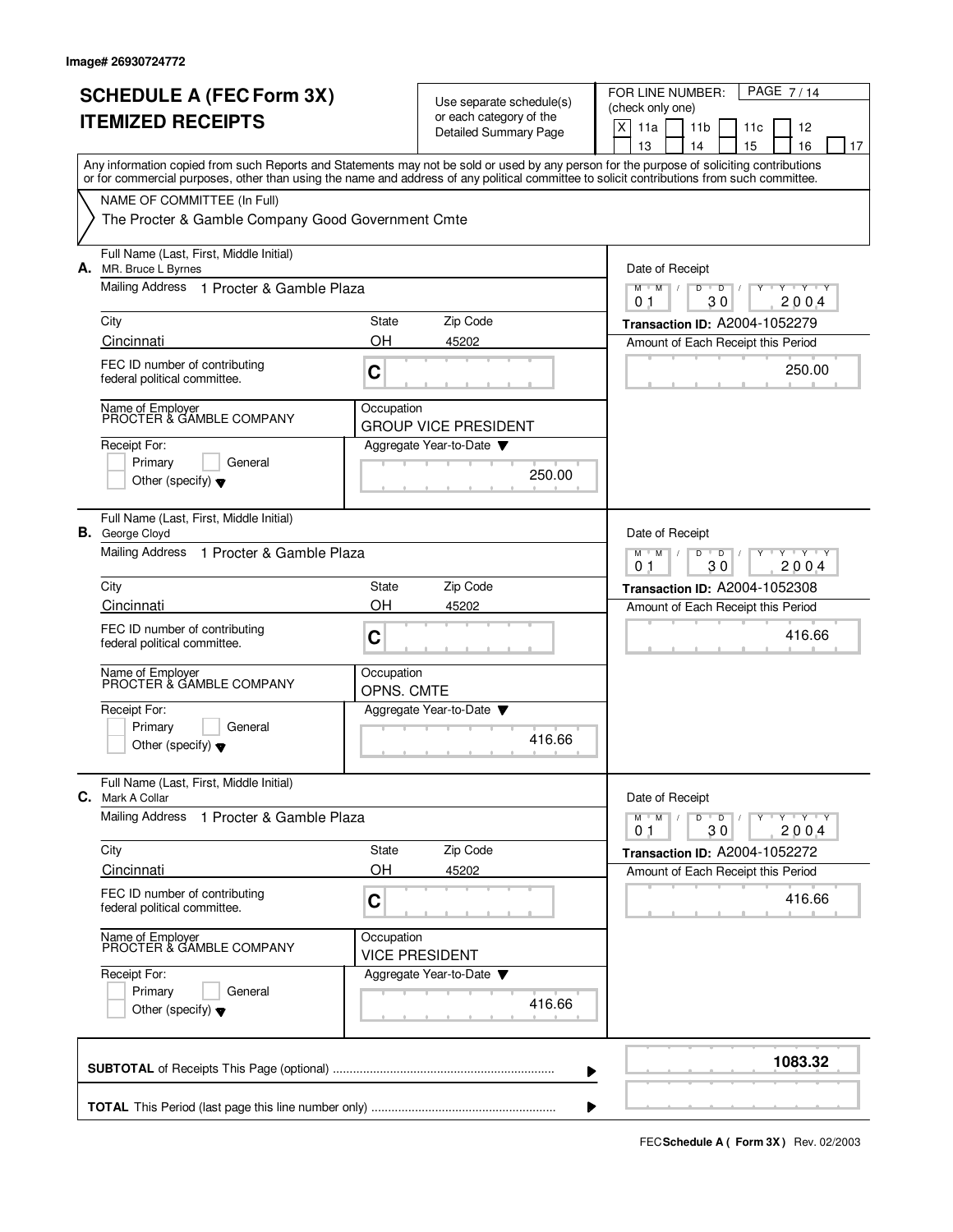|    | <b>SCHEDULE A (FEC Form 3X)</b><br><b>ITEMIZED RECEIPTS</b>                                                                                                                                                                                                                             |                                                                                                  | Use separate schedule(s)<br>or each category of the<br><b>Detailed Summary Page</b> | FOR LINE NUMBER:<br>PAGE 8/14<br>(check only one)<br>X<br>11a<br>11 <sub>b</sub><br>12<br>11c<br>13<br>14<br>15<br>16<br>17 |  |  |  |
|----|-----------------------------------------------------------------------------------------------------------------------------------------------------------------------------------------------------------------------------------------------------------------------------------------|--------------------------------------------------------------------------------------------------|-------------------------------------------------------------------------------------|-----------------------------------------------------------------------------------------------------------------------------|--|--|--|
|    | Any information copied from such Reports and Statements may not be sold or used by any person for the purpose of soliciting contributions<br>or for commercial purposes, other than using the name and address of any political committee to solicit contributions from such committee. |                                                                                                  |                                                                                     |                                                                                                                             |  |  |  |
|    | NAME OF COMMITTEE (In Full)<br>The Procter & Gamble Company Good Government Cmte                                                                                                                                                                                                        |                                                                                                  |                                                                                     |                                                                                                                             |  |  |  |
|    | Full Name (Last, First, Middle Initial)<br><b>A.</b> Clayton C Daley Jr.                                                                                                                                                                                                                |                                                                                                  |                                                                                     |                                                                                                                             |  |  |  |
|    | Mailing Address 1 Procter & Gamble Plaza                                                                                                                                                                                                                                                | $M$ $M$<br>D<br>$T - Y$<br>D<br>30<br>2004<br>01                                                 |                                                                                     |                                                                                                                             |  |  |  |
|    | City                                                                                                                                                                                                                                                                                    | State                                                                                            | Zip Code                                                                            | Transaction ID: A2004-1052466                                                                                               |  |  |  |
|    | Cincinnati                                                                                                                                                                                                                                                                              | OH                                                                                               | 45202                                                                               | Amount of Each Receipt this Period                                                                                          |  |  |  |
|    | FEC ID number of contributing<br>federal political committee.                                                                                                                                                                                                                           | C                                                                                                |                                                                                     | 416.66                                                                                                                      |  |  |  |
|    | Name of Employer<br>PROCTER & GAMBLE COMPANY                                                                                                                                                                                                                                            | Occupation                                                                                       | <b>SENIOR VICE PRESIDENT</b>                                                        |                                                                                                                             |  |  |  |
|    | Receipt For:<br>Primary<br>General<br>Other (specify) $\bullet$                                                                                                                                                                                                                         |                                                                                                  | Aggregate Year-to-Date $\blacktriangledown$<br>416.66                               |                                                                                                                             |  |  |  |
| В. | Full Name (Last, First, Middle Initial)<br>MR. Stephen N David                                                                                                                                                                                                                          |                                                                                                  |                                                                                     | Date of Receipt                                                                                                             |  |  |  |
|    | Mailing Address 1 Procter & Gamble Plaza                                                                                                                                                                                                                                                | $Y - Y - Y - Y$<br>$M$ <sup>U</sup><br>M<br>D<br>$\overline{D}$<br>30<br>200.4<br>0 <sub>1</sub> |                                                                                     |                                                                                                                             |  |  |  |
|    | City                                                                                                                                                                                                                                                                                    | State<br>OH                                                                                      | Zip Code                                                                            | <b>Transaction ID: A2004-1052280</b>                                                                                        |  |  |  |
|    | Cincinnati<br>FEC ID number of contributing                                                                                                                                                                                                                                             |                                                                                                  | 45202                                                                               | Amount of Each Receipt this Period                                                                                          |  |  |  |
|    | federal political committee.                                                                                                                                                                                                                                                            | C                                                                                                |                                                                                     | 416.66                                                                                                                      |  |  |  |
|    | Name of Employer<br>PROCTER & GAMBLE COMPANY                                                                                                                                                                                                                                            | Occupation                                                                                       | <b>SENIOR VICE PRESIDENT</b>                                                        |                                                                                                                             |  |  |  |
|    | Receipt For:<br>Primary<br>General                                                                                                                                                                                                                                                      |                                                                                                  | Aggregate Year-to-Date                                                              |                                                                                                                             |  |  |  |
|    | Other (specify) $\blacktriangledown$                                                                                                                                                                                                                                                    |                                                                                                  | 416.66                                                                              |                                                                                                                             |  |  |  |
|    | Full Name (Last, First, Middle Initial)<br><b>C.</b> MICHAEL J GRIFFITH                                                                                                                                                                                                                 |                                                                                                  |                                                                                     | Date of Receipt                                                                                                             |  |  |  |
|    | <b>Mailing Address</b><br>1 Procter & Gamble Plaza                                                                                                                                                                                                                                      |                                                                                                  |                                                                                     | $Y + Y + Y$<br>$M$ $M$<br>D<br>$\overline{D}$<br>30<br>2004<br>01                                                           |  |  |  |
|    | City<br>Cincinnati                                                                                                                                                                                                                                                                      | State<br>OH                                                                                      | Zip Code<br>45202                                                                   | Transaction ID: A2004-1052442<br>Amount of Each Receipt this Period                                                         |  |  |  |
|    | FEC ID number of contributing<br>federal political committee.                                                                                                                                                                                                                           | C                                                                                                |                                                                                     | 416.66                                                                                                                      |  |  |  |
|    | Name of Employer<br>PROCTER & GAMBLE COMPANY                                                                                                                                                                                                                                            | Occupation                                                                                       | <b>VICE PRESIDENT</b>                                                               |                                                                                                                             |  |  |  |
|    | Receipt For:<br>Primary<br>General<br>Other (specify) $\blacktriangledown$                                                                                                                                                                                                              |                                                                                                  | Aggregate Year-to-Date<br>416.66                                                    |                                                                                                                             |  |  |  |
|    |                                                                                                                                                                                                                                                                                         |                                                                                                  |                                                                                     | 1249.98                                                                                                                     |  |  |  |

**FECSchedule A ( Form 3X)** Rev. 02/2003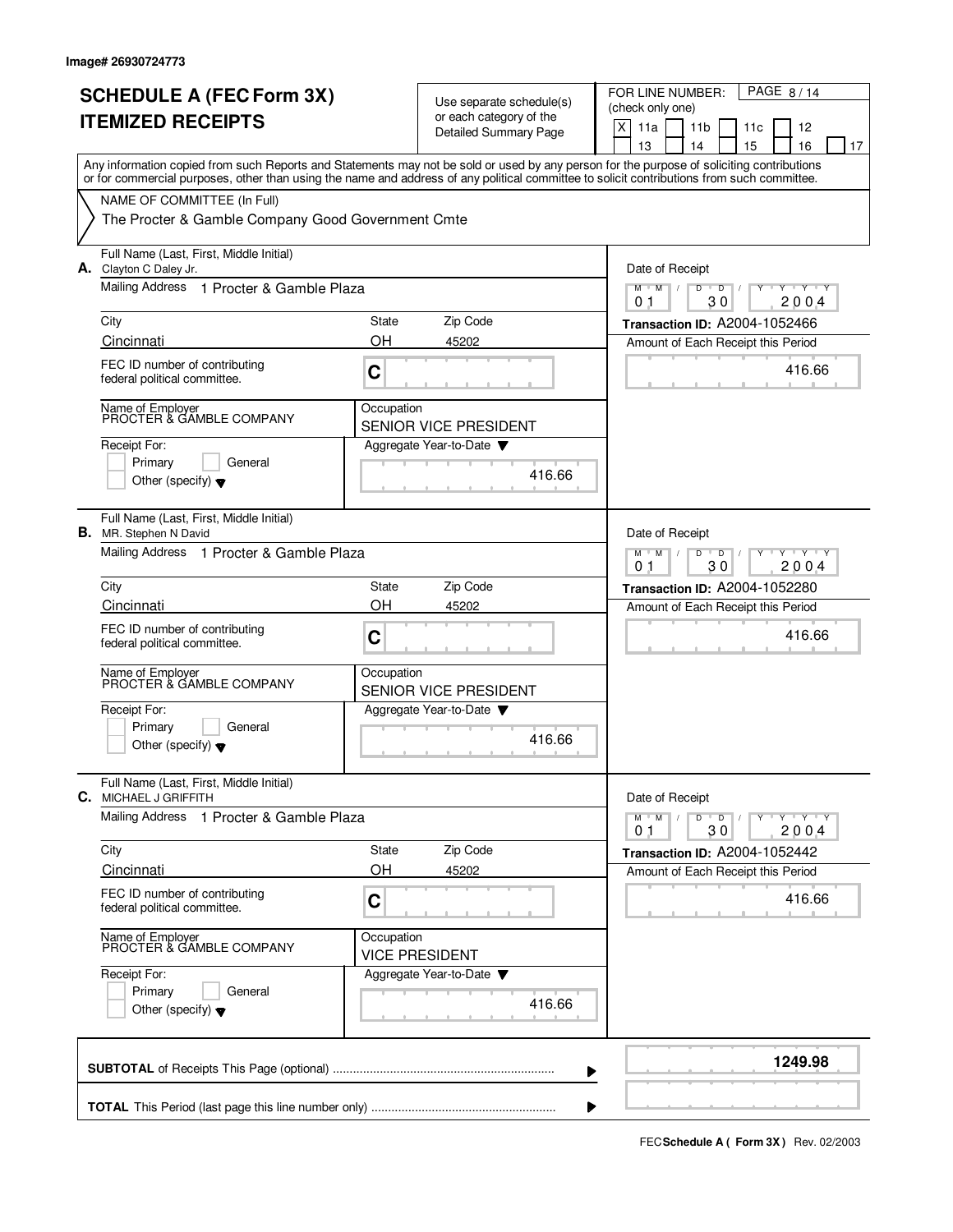|    | <b>SCHEDULE A (FEC Form 3X)</b><br><b>ITEMIZED RECEIPTS</b>                                                                                                                                                                                                                             |                                                                                  | Use separate schedule(s)<br>or each category of the<br><b>Detailed Summary Page</b> | PAGE 9/14<br>FOR LINE NUMBER:<br>(check only one)<br>X<br>11a<br>11 <sub>b</sub><br>11c<br>12<br>13<br>15<br>16<br>14<br>17 |
|----|-----------------------------------------------------------------------------------------------------------------------------------------------------------------------------------------------------------------------------------------------------------------------------------------|----------------------------------------------------------------------------------|-------------------------------------------------------------------------------------|-----------------------------------------------------------------------------------------------------------------------------|
|    | Any information copied from such Reports and Statements may not be sold or used by any person for the purpose of soliciting contributions<br>or for commercial purposes, other than using the name and address of any political committee to solicit contributions from such committee. |                                                                                  |                                                                                     |                                                                                                                             |
|    | NAME OF COMMITTEE (In Full)<br>The Procter & Gamble Company Good Government Cmte                                                                                                                                                                                                        |                                                                                  |                                                                                     |                                                                                                                             |
|    | Full Name (Last, First, Middle Initial)<br>A. Deborah A Henretta                                                                                                                                                                                                                        |                                                                                  |                                                                                     | Date of Receipt                                                                                                             |
|    | Mailing Address 1 Procter & Gamble Plaza                                                                                                                                                                                                                                                | D<br>$T$ $\gamma$ $T$ $\gamma$<br>$M$ <sup>U</sup><br>M<br>D<br>2004<br>01<br>30 |                                                                                     |                                                                                                                             |
|    | City<br>Cincinnati                                                                                                                                                                                                                                                                      | State<br>OΗ                                                                      | Zip Code<br>45202                                                                   | Transaction ID: A2004-1052249                                                                                               |
|    | FEC ID number of contributing<br>federal political committee.                                                                                                                                                                                                                           | C                                                                                |                                                                                     | Amount of Each Receipt this Period<br>210.00                                                                                |
|    | Name of Employer<br>PROCTER & GAMBLE COMPANY                                                                                                                                                                                                                                            | Occupation                                                                       | <b>VICE PRESIDENT</b>                                                               |                                                                                                                             |
|    | Receipt For:<br>Primary<br>General<br>Other (specify) $\bullet$                                                                                                                                                                                                                         |                                                                                  | Aggregate Year-to-Date<br>210.00                                                    |                                                                                                                             |
| В. | Full Name (Last, First, Middle Initial)<br>James J Johnson                                                                                                                                                                                                                              |                                                                                  |                                                                                     | Date of Receipt                                                                                                             |
|    | <b>Mailing Address</b><br>1 Procter & Gamble Plaza                                                                                                                                                                                                                                      | $Y - Y - Y$<br>M<br>M<br>D<br>D<br>30<br>200.4<br>01                             |                                                                                     |                                                                                                                             |
|    | City                                                                                                                                                                                                                                                                                    | State                                                                            | Zip Code                                                                            | <b>Transaction ID: A2004-1052267</b>                                                                                        |
|    | Cincinnati<br>FEC ID number of contributing<br>federal political committee.                                                                                                                                                                                                             | OH<br>С                                                                          | 45202                                                                               | Amount of Each Receipt this Period<br>416.66                                                                                |
|    | Name of Employer<br>PROCTER & GAMBLE COMPANY                                                                                                                                                                                                                                            | Occupation                                                                       | <b>SENIOR VICE PRESIDENT</b>                                                        |                                                                                                                             |
|    | Receipt For:<br>Primary<br>General<br>Other (specify) $\blacktriangledown$                                                                                                                                                                                                              |                                                                                  | Aggregate Year-to-Date<br>416.66                                                    |                                                                                                                             |
|    | Full Name (Last, First, Middle Initial)<br>C. Alan Lafley                                                                                                                                                                                                                               |                                                                                  |                                                                                     | Date of Receipt                                                                                                             |
|    | <b>Mailing Address</b><br>1 Procter & Gamble Plaza                                                                                                                                                                                                                                      |                                                                                  |                                                                                     | <b>TEXTEN</b><br>$M$ M<br>D<br>$\overline{D}$<br>Y<br>30<br>2004<br>0 <sub>1</sub>                                          |
|    | City<br>Cincinnati                                                                                                                                                                                                                                                                      | State<br>OH                                                                      | Zip Code<br>45202                                                                   | Transaction ID: A2004-1053405                                                                                               |
|    | FEC ID number of contributing<br>federal political committee.                                                                                                                                                                                                                           | C                                                                                |                                                                                     | Amount of Each Receipt this Period<br>415.00                                                                                |
|    | Name of Employer<br>PROCTER & GAMBLE COMPANY                                                                                                                                                                                                                                            | Occupation                                                                       | <b>EXECUTIVE VICE PRESIDENT</b>                                                     |                                                                                                                             |
|    | Receipt For:<br>Primary<br>General<br>Other (specify) $\blacktriangledown$                                                                                                                                                                                                              |                                                                                  | Aggregate Year-to-Date<br>415.00                                                    |                                                                                                                             |
|    |                                                                                                                                                                                                                                                                                         |                                                                                  |                                                                                     | 1041.66                                                                                                                     |

**FECSchedule A ( Form 3X)** Rev. 02/2003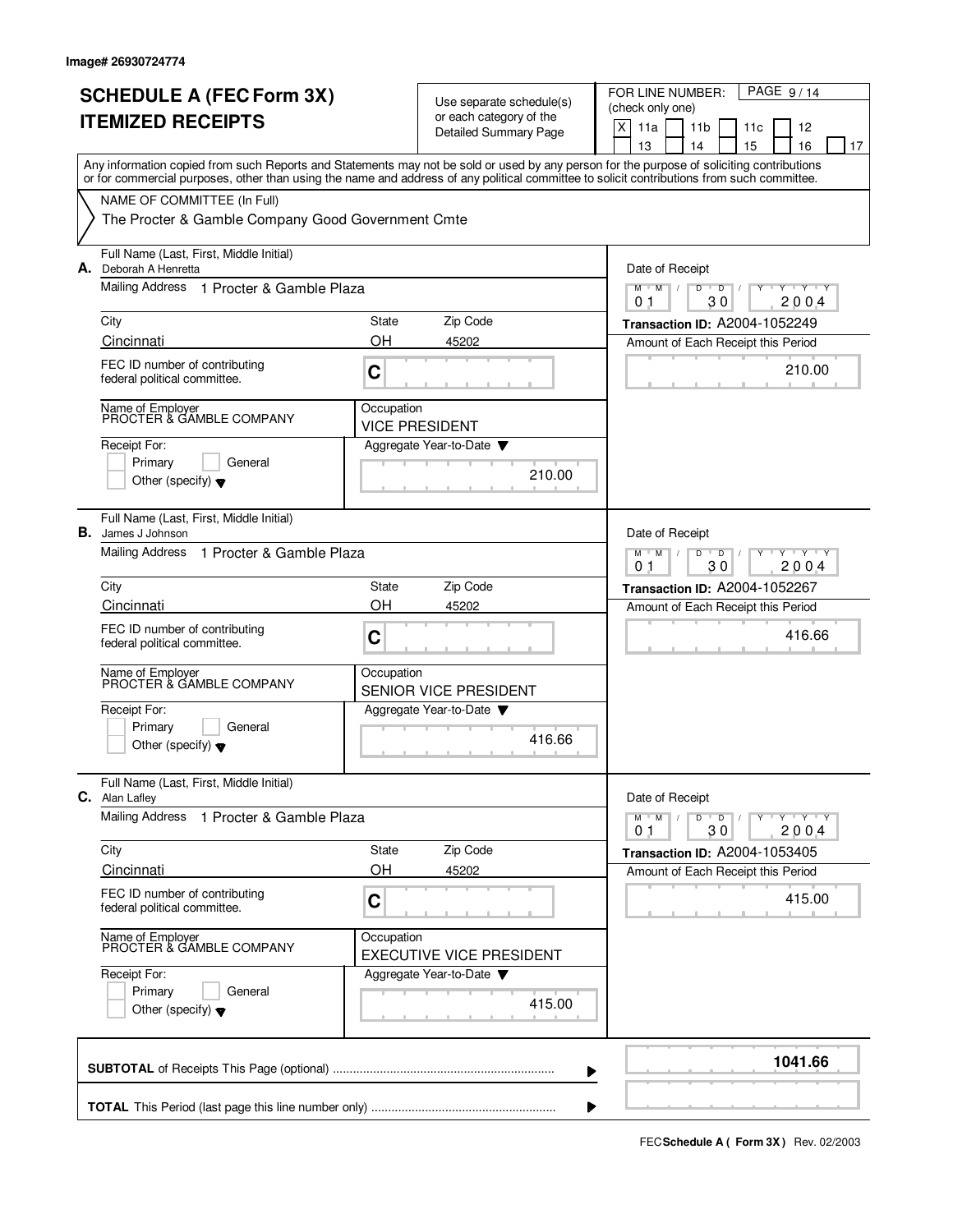|                          | <b>SCHEDULE A (FEC Form 3X)</b>                                                                                                                                                                                                                                                         |            |                                                     | FOR LINE NUMBER:<br>PAGE 10/14                                                                   |  |  |  |  |
|--------------------------|-----------------------------------------------------------------------------------------------------------------------------------------------------------------------------------------------------------------------------------------------------------------------------------------|------------|-----------------------------------------------------|--------------------------------------------------------------------------------------------------|--|--|--|--|
| <b>ITEMIZED RECEIPTS</b> |                                                                                                                                                                                                                                                                                         |            | Use separate schedule(s)<br>or each category of the | (check only one)                                                                                 |  |  |  |  |
|                          |                                                                                                                                                                                                                                                                                         |            | <b>Detailed Summary Page</b>                        | X<br>11a<br>11 <sub>b</sub><br>11c<br>12<br>13<br>14<br>15<br>16<br>17                           |  |  |  |  |
|                          | Any information copied from such Reports and Statements may not be sold or used by any person for the purpose of soliciting contributions<br>or for commercial purposes, other than using the name and address of any political committee to solicit contributions from such committee. |            |                                                     |                                                                                                  |  |  |  |  |
|                          | NAME OF COMMITTEE (In Full)                                                                                                                                                                                                                                                             |            |                                                     |                                                                                                  |  |  |  |  |
|                          | The Procter & Gamble Company Good Government Cmte                                                                                                                                                                                                                                       |            |                                                     |                                                                                                  |  |  |  |  |
|                          | Full Name (Last, First, Middle Initial)<br><b>A.</b> Charlotte R Otto                                                                                                                                                                                                                   |            |                                                     | Date of Receipt                                                                                  |  |  |  |  |
|                          | Mailing Address<br>1 Procter & Gamble Plaza                                                                                                                                                                                                                                             |            |                                                     | M<br>D<br>M<br>D<br>$Y+Y$<br>30<br>2004<br>01                                                    |  |  |  |  |
|                          | City                                                                                                                                                                                                                                                                                    | State      | Zip Code                                            | Transaction ID: A2004-1053366                                                                    |  |  |  |  |
|                          | Cincinnati                                                                                                                                                                                                                                                                              | OH         | 45202                                               | Amount of Each Receipt this Period                                                               |  |  |  |  |
|                          | FEC ID number of contributing<br>federal political committee.                                                                                                                                                                                                                           | C          |                                                     | 416.66                                                                                           |  |  |  |  |
|                          | Name of Employer<br>PROCTER & GAMBLE COMPANY                                                                                                                                                                                                                                            | Occupation | <b>SENIOR VICE PRESIDENT</b>                        |                                                                                                  |  |  |  |  |
|                          | Receipt For:                                                                                                                                                                                                                                                                            |            | Aggregate Year-to-Date                              |                                                                                                  |  |  |  |  |
|                          | Primary<br>General<br>Other (specify) $\bullet$                                                                                                                                                                                                                                         |            | 416.66                                              |                                                                                                  |  |  |  |  |
| В.                       | Full Name (Last, First, Middle Initial)<br>MR. Richard G Pease                                                                                                                                                                                                                          |            |                                                     | Date of Receipt                                                                                  |  |  |  |  |
|                          | Mailing Address 1 Procter & Gamble Plaza                                                                                                                                                                                                                                                |            |                                                     | $Y - Y - Y - Y$<br>$M$ <sup>U</sup><br>M<br>D<br>$\overline{D}$<br>0 <sub>1</sub><br>30<br>200.4 |  |  |  |  |
|                          | City                                                                                                                                                                                                                                                                                    | State      | Zip Code                                            | <b>Transaction ID: A2004-1052371</b>                                                             |  |  |  |  |
|                          | Cincinnati                                                                                                                                                                                                                                                                              | OH         | 45202                                               | Amount of Each Receipt this Period                                                               |  |  |  |  |
|                          | FEC ID number of contributing<br>federal political committee.                                                                                                                                                                                                                           | C          |                                                     | 416.66                                                                                           |  |  |  |  |
|                          | Name of Employer<br>PROCTER & GAMBLE COMPANY                                                                                                                                                                                                                                            | Occupation | <b>VICE PRESIDENT</b>                               |                                                                                                  |  |  |  |  |
|                          | Receipt For:<br>General                                                                                                                                                                                                                                                                 |            | Aggregate Year-to-Date                              |                                                                                                  |  |  |  |  |
|                          | Primary<br>Other (specify) $\blacktriangledown$                                                                                                                                                                                                                                         |            | 416.66                                              |                                                                                                  |  |  |  |  |
|                          | Full Name (Last, First, Middle Initial)<br>C. MR. Nabil Y Sakkab                                                                                                                                                                                                                        |            |                                                     | Date of Receipt                                                                                  |  |  |  |  |
|                          | <b>Mailing Address</b><br>1 Procter & Gamble Plaza                                                                                                                                                                                                                                      |            |                                                     | $Y + Y + Y$<br>$M$ M<br>D<br>$\overline{D}$<br>31<br>2004<br>01                                  |  |  |  |  |
|                          | City                                                                                                                                                                                                                                                                                    | State      | Zip Code                                            | Transaction ID: A2004-1641116                                                                    |  |  |  |  |
|                          | Cincinnati                                                                                                                                                                                                                                                                              | OH         | 45202                                               | Amount of Each Receipt this Period                                                               |  |  |  |  |
|                          | FEC ID number of contributing<br>federal political committee.                                                                                                                                                                                                                           | C          |                                                     | 250.00                                                                                           |  |  |  |  |
|                          | Name of Employer<br>PROCTER & GAMBLE COMPANY                                                                                                                                                                                                                                            | Occupation | <b>VICE PRESIDENT</b>                               |                                                                                                  |  |  |  |  |
|                          | Receipt For:                                                                                                                                                                                                                                                                            |            | Aggregate Year-to-Date                              |                                                                                                  |  |  |  |  |
|                          | Primary<br>General<br>Other (specify) $\blacktriangledown$                                                                                                                                                                                                                              |            | 250.00                                              |                                                                                                  |  |  |  |  |
|                          |                                                                                                                                                                                                                                                                                         |            |                                                     | 1083.32                                                                                          |  |  |  |  |
|                          |                                                                                                                                                                                                                                                                                         |            |                                                     |                                                                                                  |  |  |  |  |

**FECSchedule A ( Form 3X)** Rev. 02/2003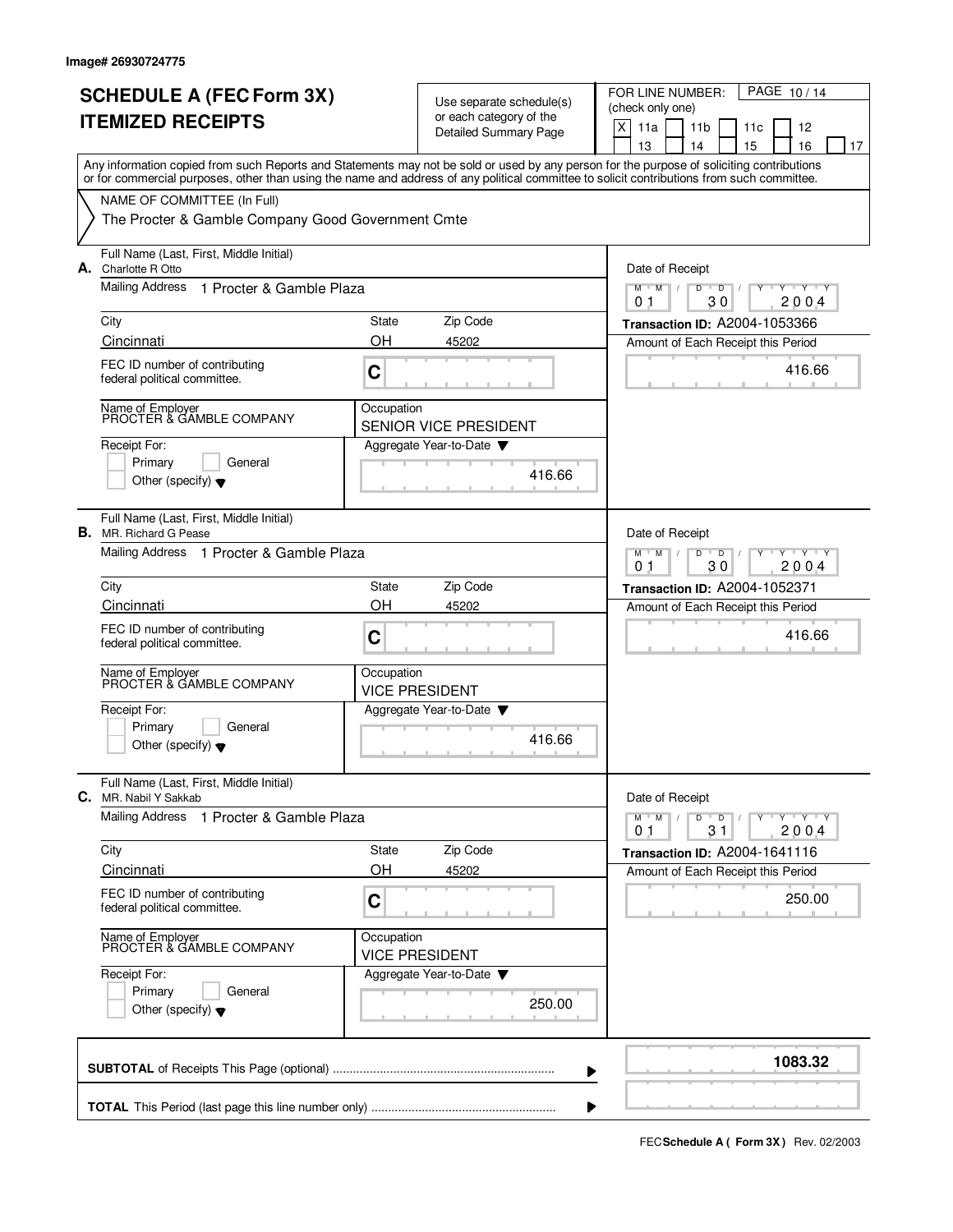|    | <b>SCHEDULE A (FEC Form 3X)</b><br><b>ITEMIZED RECEIPTS</b><br>Any information copied from such Reports and Statements may not be sold or used by any person for the purpose of soliciting contributions<br>or for commercial purposes, other than using the name and address of any political committee to solicit contributions from such committee.<br>NAME OF COMMITTEE (In Full)<br>The Procter & Gamble Company Good Government Cmte |                                | Use separate schedule(s)<br>or each category of the<br><b>Detailed Summary Page</b> | PAGE 11/14<br>FOR LINE NUMBER:<br>(check only one)<br>X<br>11a<br>11 <sub>b</sub><br>11c<br>12<br>13<br>15<br>16<br>14<br>17 |
|----|--------------------------------------------------------------------------------------------------------------------------------------------------------------------------------------------------------------------------------------------------------------------------------------------------------------------------------------------------------------------------------------------------------------------------------------------|--------------------------------|-------------------------------------------------------------------------------------|------------------------------------------------------------------------------------------------------------------------------|
|    | Full Name (Last, First, Middle Initial)<br><b>A.</b> Robert A Steele                                                                                                                                                                                                                                                                                                                                                                       |                                |                                                                                     | Date of Receipt                                                                                                              |
|    | <b>Mailing Address</b><br>1 Procter & Gamble Plaza                                                                                                                                                                                                                                                                                                                                                                                         |                                |                                                                                     | $M$ $M$<br>$D$ $D$<br><b>TY TY TY</b><br>30<br>2004<br>01                                                                    |
|    | City                                                                                                                                                                                                                                                                                                                                                                                                                                       | State                          | Zip Code                                                                            | Transaction ID: A2004-1052334                                                                                                |
|    | Cincinnati                                                                                                                                                                                                                                                                                                                                                                                                                                 | OH                             | 45202                                                                               | Amount of Each Receipt this Period                                                                                           |
|    | FEC ID number of contributing<br>federal political committee.                                                                                                                                                                                                                                                                                                                                                                              | $\mathbf C$                    |                                                                                     | 416.66                                                                                                                       |
|    | Name of Employer<br>PROCTER & GAMBLE COMPANY                                                                                                                                                                                                                                                                                                                                                                                               | Occupation                     | VICE PRESIDENT & GENERAL MANAGER                                                    |                                                                                                                              |
|    | Receipt For:<br>Primary<br>General<br>Other (specify) $\blacktriangledown$                                                                                                                                                                                                                                                                                                                                                                 |                                | Aggregate Year-to-Date<br>416.66                                                    |                                                                                                                              |
| В. | Full Name (Last, First, Middle Initial)<br>James Stengel                                                                                                                                                                                                                                                                                                                                                                                   |                                |                                                                                     | Date of Receipt                                                                                                              |
|    | Mailing Address 1 Procter & Gamble Plaza                                                                                                                                                                                                                                                                                                                                                                                                   |                                |                                                                                     | $M = M$<br>Y Y Y Y<br>$D$ $D$ $1$<br>0 <sub>1</sub><br>30<br>2004                                                            |
|    | City                                                                                                                                                                                                                                                                                                                                                                                                                                       | State                          | Zip Code                                                                            | Transaction ID: A2004-1052373                                                                                                |
|    | Cincinnati                                                                                                                                                                                                                                                                                                                                                                                                                                 | OH                             | 45202                                                                               | Amount of Each Receipt this Period                                                                                           |
|    | FEC ID number of contributing<br>federal political committee.                                                                                                                                                                                                                                                                                                                                                                              | C                              |                                                                                     | 416.66                                                                                                                       |
|    | Name of Employer<br>PROCTER & GAMBLE COMPANY                                                                                                                                                                                                                                                                                                                                                                                               | Occupation<br><b>EXECUTIVE</b> |                                                                                     |                                                                                                                              |
|    | Receipt For:<br>Primary<br>General<br>Other (specify) $\blacktriangledown$                                                                                                                                                                                                                                                                                                                                                                 |                                | Aggregate Year-to-Date<br>416.66                                                    |                                                                                                                              |

|  | 833.32  |
|--|---------|
|  | 6541.58 |

**FECSchedule A ( Form 3X)** Rev. 02/2003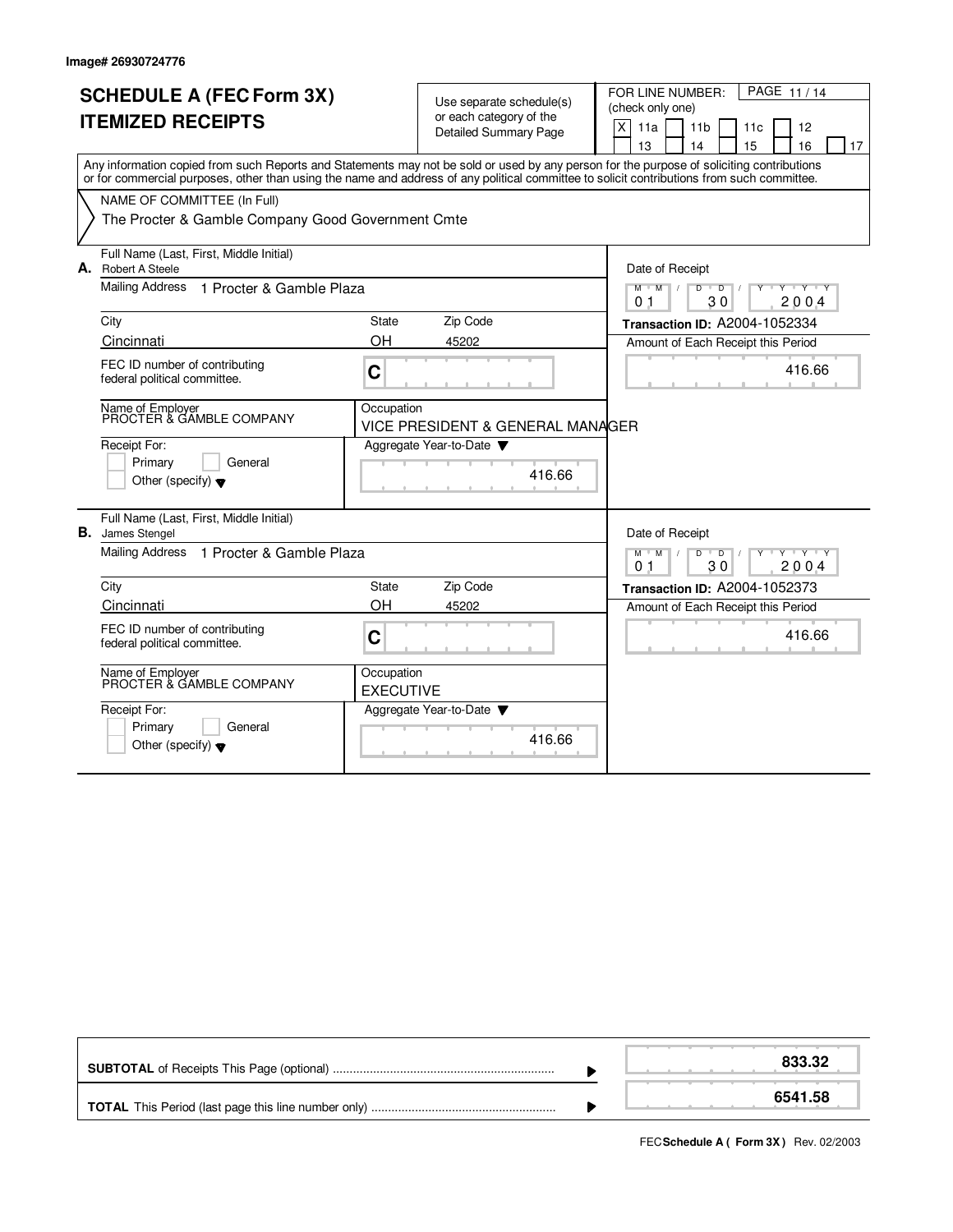| <b>SCHEDULE B (FEC Form 3X)</b> |                                                                                                                                                                                                                                                                                        |                                                                                           |                       | FOR LINE NUMBER:<br>PAGE 12/14                                                           |  |  |  |  |  |  |
|---------------------------------|----------------------------------------------------------------------------------------------------------------------------------------------------------------------------------------------------------------------------------------------------------------------------------------|-------------------------------------------------------------------------------------------|-----------------------|------------------------------------------------------------------------------------------|--|--|--|--|--|--|
|                                 | <b>ITEMIZED DISBURSEMENTS</b>                                                                                                                                                                                                                                                          | Use seperate schedule(s)<br>for each category of the                                      | (check only one)      |                                                                                          |  |  |  |  |  |  |
|                                 |                                                                                                                                                                                                                                                                                        | <b>Detailed Summary Page</b>                                                              | 21 <sub>b</sub><br>27 | 22<br>23<br>25<br>26<br>24<br>28a<br>28 <sub>b</sub><br>28c<br>29<br>30 <sub>b</sub>     |  |  |  |  |  |  |
|                                 | Any Information copied from such Reports and Statements may not be sold or used by any person for the purpose of solicating contributions<br>or for commercial purposes, other than using the name and address of any political committee to solicit contributions from such committee |                                                                                           |                       |                                                                                          |  |  |  |  |  |  |
|                                 | NAME OF COMMITTEE (In Full)<br>The Procter & Gamble Company Good Government Cmte                                                                                                                                                                                                       |                                                                                           |                       |                                                                                          |  |  |  |  |  |  |
| Α.                              | Full Name (Last, First, Middle Initial)<br><b>Hobson for Congress</b><br><b>Mailing Address</b><br>82 W. Columbia                                                                                                                                                                      |                                                                                           |                       | <b>Transaction ID: B81868</b><br>Date of Disbursement<br>M<br>D<br>M<br>09<br>2004<br>01 |  |  |  |  |  |  |
|                                 | City<br>Springfield                                                                                                                                                                                                                                                                    | Zip Code<br>State<br><b>OH</b><br>45502                                                   |                       | Amount of Each Disbursement this Period                                                  |  |  |  |  |  |  |
|                                 | Purpose of Disbursement<br>G-2004 U.S. House 07 OH                                                                                                                                                                                                                                     |                                                                                           | 011                   | 500.00                                                                                   |  |  |  |  |  |  |
|                                 | <b>Candidate Name</b><br>David L Hobson                                                                                                                                                                                                                                                |                                                                                           | Category/<br>Type     |                                                                                          |  |  |  |  |  |  |
|                                 | $\overline{X}$ House<br>Office Sought:<br>Senate<br>President<br>State: OH<br>District: 07                                                                                                                                                                                             | Disbursement For:<br>2004<br>X General<br>Primary<br>Other (specify) $\blacktriangledown$ |                       |                                                                                          |  |  |  |  |  |  |
| В.                              | Full Name (Last, First, Middle Initial)<br>Rangel for Congress                                                                                                                                                                                                                         |                                                                                           |                       | <b>Transaction ID: B81870</b><br>Date of Disbursement<br>D<br>M<br>D<br>M                |  |  |  |  |  |  |
|                                 | <b>Mailing Address</b><br>Box 5577 Manhattanville Sta.                                                                                                                                                                                                                                 | 2004<br>3 Ō<br>01                                                                         |                       |                                                                                          |  |  |  |  |  |  |
|                                 | City<br>New York                                                                                                                                                                                                                                                                       | Zip Code<br>State<br>10027<br><b>NY</b>                                                   |                       | Amount of Each Disbursement this Period                                                  |  |  |  |  |  |  |
|                                 | Purpose of Disbursement<br>G-2004 U.S. House 15 NY                                                                                                                                                                                                                                     |                                                                                           | 011                   | 1000.00                                                                                  |  |  |  |  |  |  |
|                                 | <b>Candidate Name</b><br>Charles B Rangel                                                                                                                                                                                                                                              |                                                                                           | Category/<br>Type     |                                                                                          |  |  |  |  |  |  |
|                                 | Office Sought:<br>$x$ House<br>Senate<br>President                                                                                                                                                                                                                                     | Disbursement For:<br>2004<br>X General<br>Primary<br>Other (specify) $\blacktriangledown$ |                       |                                                                                          |  |  |  |  |  |  |
|                                 | District: 15<br>State: NY                                                                                                                                                                                                                                                              |                                                                                           |                       |                                                                                          |  |  |  |  |  |  |

|                                       |  | 1500.00 |  |  |  |  |
|---------------------------------------|--|---------|--|--|--|--|
|                                       |  | 1500.00 |  |  |  |  |
| FEC Schedule B (Form 3X) Rev. 02/2003 |  |         |  |  |  |  |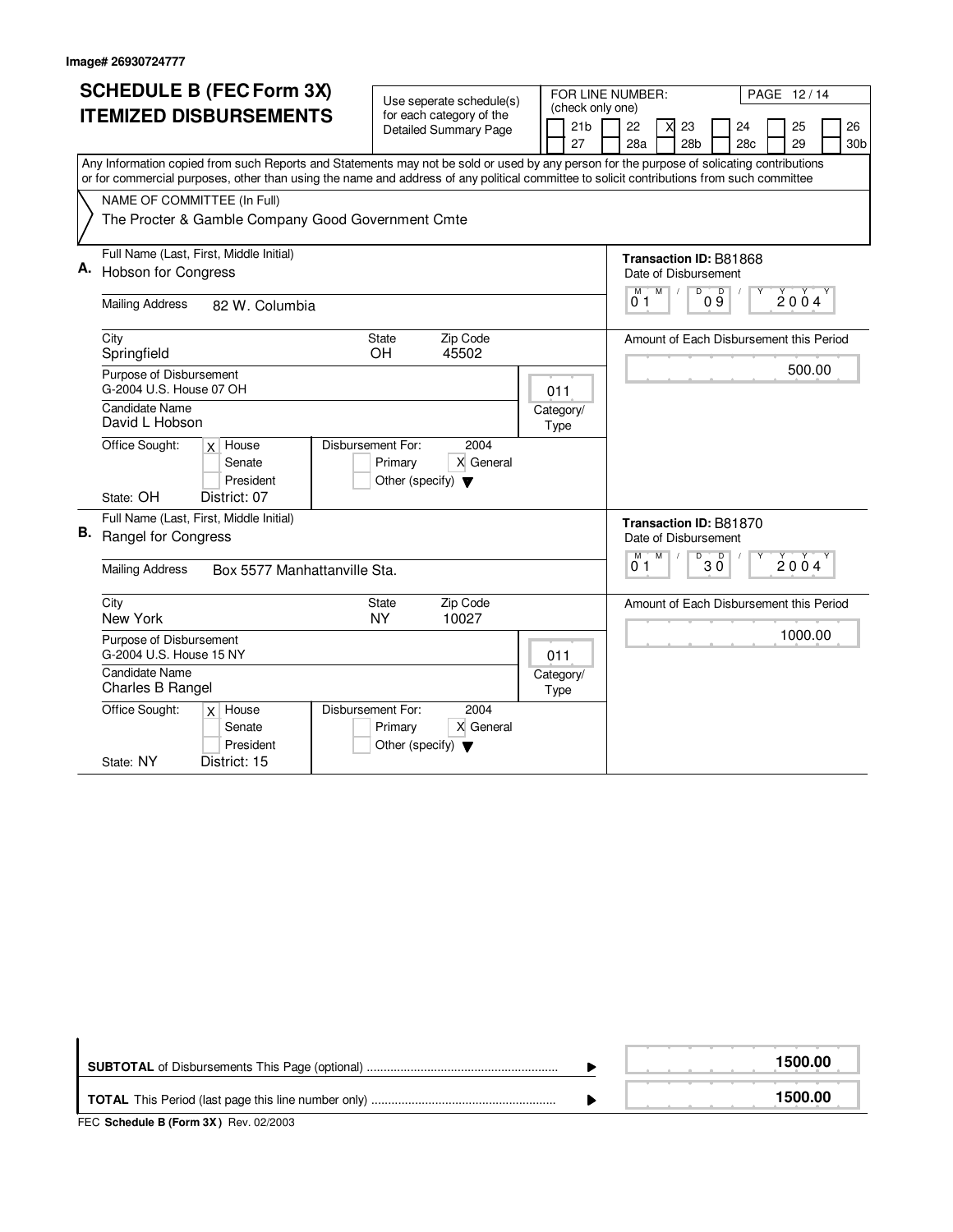|                                                                                                                                           | <b>SCHEDULE B (FEC Form 3X)</b>                                                                                                                                          | Use seperate schedule(s)                                               |  |                   | FOR LINE NUMBER:                                                                                      |                                         |                                 |                                         | PAGE 13/14 |          |                 |  |
|-------------------------------------------------------------------------------------------------------------------------------------------|--------------------------------------------------------------------------------------------------------------------------------------------------------------------------|------------------------------------------------------------------------|--|-------------------|-------------------------------------------------------------------------------------------------------|-----------------------------------------|---------------------------------|-----------------------------------------|------------|----------|-----------------|--|
|                                                                                                                                           | <b>ITEMIZED DISBURSEMENTS</b>                                                                                                                                            | for each category of the                                               |  | 21 <sub>b</sub>   | (check only one)                                                                                      | 22                                      | 23                              | 24                                      |            | 25       | 26              |  |
|                                                                                                                                           |                                                                                                                                                                          | <b>Detailed Summary Page</b>                                           |  | 27                |                                                                                                       | 28a                                     | 28 <sub>b</sub>                 | 28c                                     |            | 29       | 30 <sub>b</sub> |  |
| Any Information copied from such Reports and Statements may not be sold or used by any person for the purpose of solicating contributions |                                                                                                                                                                          |                                                                        |  |                   |                                                                                                       |                                         |                                 |                                         |            |          |                 |  |
|                                                                                                                                           | or for commercial purposes, other than using the name and address of any political committee to solicit contributions from such committee<br>NAME OF COMMITTEE (In Full) |                                                                        |  |                   |                                                                                                       |                                         |                                 |                                         |            |          |                 |  |
|                                                                                                                                           | The Procter & Gamble Company Good Government Cmte                                                                                                                        |                                                                        |  |                   |                                                                                                       |                                         |                                 |                                         |            |          |                 |  |
| А.                                                                                                                                        | Full Name (Last, First, Middle Initial)                                                                                                                                  |                                                                        |  |                   |                                                                                                       |                                         |                                 | Transaction ID: B82182                  |            |          |                 |  |
|                                                                                                                                           | Citizens to Re-Elect Dick Roeding                                                                                                                                        |                                                                        |  |                   | Date of Disbursement<br>D<br>$\mathsf D$<br>M<br>M<br>$\sqrt{2}$<br>2004<br>09<br>01                  |                                         |                                 |                                         |            |          |                 |  |
|                                                                                                                                           | <b>Mailing Address</b><br>2534 Kearney Court                                                                                                                             |                                                                        |  |                   |                                                                                                       |                                         |                                 |                                         |            |          |                 |  |
|                                                                                                                                           | City<br>Lakeside Park                                                                                                                                                    | Zip Code<br><b>State</b><br>41017<br>KY.                               |  |                   |                                                                                                       | Amount of Each Disbursement this Period |                                 |                                         |            |          |                 |  |
|                                                                                                                                           | Purpose of Disbursement<br>P-2004 State Senate 11 KY                                                                                                                     |                                                                        |  | 011               |                                                                                                       |                                         |                                 |                                         |            | 250.00   |                 |  |
|                                                                                                                                           | Candidate Name<br><b>Richard Roeding</b>                                                                                                                                 |                                                                        |  | Category/<br>Type |                                                                                                       |                                         |                                 |                                         |            |          |                 |  |
|                                                                                                                                           | Office Sought:<br>Disbursement For:<br>House<br>$x$ Senate<br>President                                                                                                  | 2004<br>$X$ Primary<br>General<br>Other (specify) $\blacktriangledown$ |  |                   |                                                                                                       |                                         |                                 |                                         |            |          |                 |  |
|                                                                                                                                           | State: KY<br>District: 11                                                                                                                                                |                                                                        |  |                   |                                                                                                       |                                         |                                 |                                         |            |          |                 |  |
| В.                                                                                                                                        | Full Name (Last, First, Middle Initial)<br>Lanzinger for Justice Committee                                                                                               |                                                                        |  |                   | <b>Transaction ID: B81869</b><br>Date of Disbursement<br>M<br>D<br>м<br>$2\overline{3}$<br>2004<br>01 |                                         |                                 |                                         |            |          |                 |  |
|                                                                                                                                           | <b>Mailing Address</b><br>10 W. Broad Street Ste, 900                                                                                                                    |                                                                        |  |                   |                                                                                                       |                                         |                                 |                                         |            |          |                 |  |
|                                                                                                                                           | City<br>Columbus                                                                                                                                                         | Zip Code<br>State<br>OH<br>43215                                       |  |                   |                                                                                                       |                                         |                                 | Amount of Each Disbursement this Period |            |          |                 |  |
|                                                                                                                                           | Purpose of Disbursement<br>P-2004 State Supreme Court OH                                                                                                                 |                                                                        |  | 011               |                                                                                                       |                                         |                                 |                                         |            | 5000.00  |                 |  |
|                                                                                                                                           | Candidate Name<br>Judith A Lanzinger                                                                                                                                     |                                                                        |  | Category/<br>Type |                                                                                                       |                                         |                                 |                                         |            |          |                 |  |
|                                                                                                                                           | Disbursement For:<br>Office Sought:<br>House<br>Senate<br>President                                                                                                      | 2004<br>$X$ Primary<br>General<br>Other (specify) $\blacktriangledown$ |  |                   |                                                                                                       |                                         |                                 |                                         |            |          |                 |  |
|                                                                                                                                           | State: OH<br>District:                                                                                                                                                   |                                                                        |  |                   |                                                                                                       |                                         |                                 |                                         |            |          |                 |  |
| C.                                                                                                                                        | Full Name (Last, First, Middle Initial)<br>Ohioans for Justice O'Donnell Cmte                                                                                            |                                                                        |  |                   |                                                                                                       | Date of Disbursement                    | Transaction ID: B81873          |                                         |            |          |                 |  |
|                                                                                                                                           | <b>Mailing Address</b><br>10 West Broad Street Ste 900                                                                                                                   |                                                                        |  |                   | M<br>М<br>01                                                                                          |                                         | $\overline{P}$ 2 $\overline{3}$ |                                         | 2004       |          |                 |  |
|                                                                                                                                           | City<br>Columbus                                                                                                                                                         | Zip Code<br>State<br>OH<br>43215                                       |  |                   |                                                                                                       |                                         |                                 | Amount of Each Disbursement this Period |            |          |                 |  |
|                                                                                                                                           | Purpose of Disbursement<br>P-2004 State Supreme Court Rocky River O                                                                                                      |                                                                        |  | 011               |                                                                                                       |                                         |                                 |                                         |            | 5000.00  |                 |  |
|                                                                                                                                           | <b>Candidate Name</b><br>Terrence O'Donnell                                                                                                                              |                                                                        |  | Category/<br>Type |                                                                                                       |                                         |                                 |                                         |            |          |                 |  |
|                                                                                                                                           | Office Sought:<br>Disbursement For:<br>House<br>Senate<br>President<br>State: OH<br>District:                                                                            | 2004<br>$X$ Primary<br>General<br>Other (specify) $\blacktriangledown$ |  |                   |                                                                                                       |                                         |                                 |                                         |            |          |                 |  |
|                                                                                                                                           |                                                                                                                                                                          |                                                                        |  |                   |                                                                                                       |                                         |                                 |                                         |            |          |                 |  |
|                                                                                                                                           |                                                                                                                                                                          |                                                                        |  |                   | ▶                                                                                                     |                                         |                                 |                                         |            | 10250.00 |                 |  |
|                                                                                                                                           |                                                                                                                                                                          |                                                                        |  |                   |                                                                                                       |                                         |                                 |                                         |            | 10250.00 |                 |  |

**FEC Schedule B (Form 3X)** Rev. 02/2003